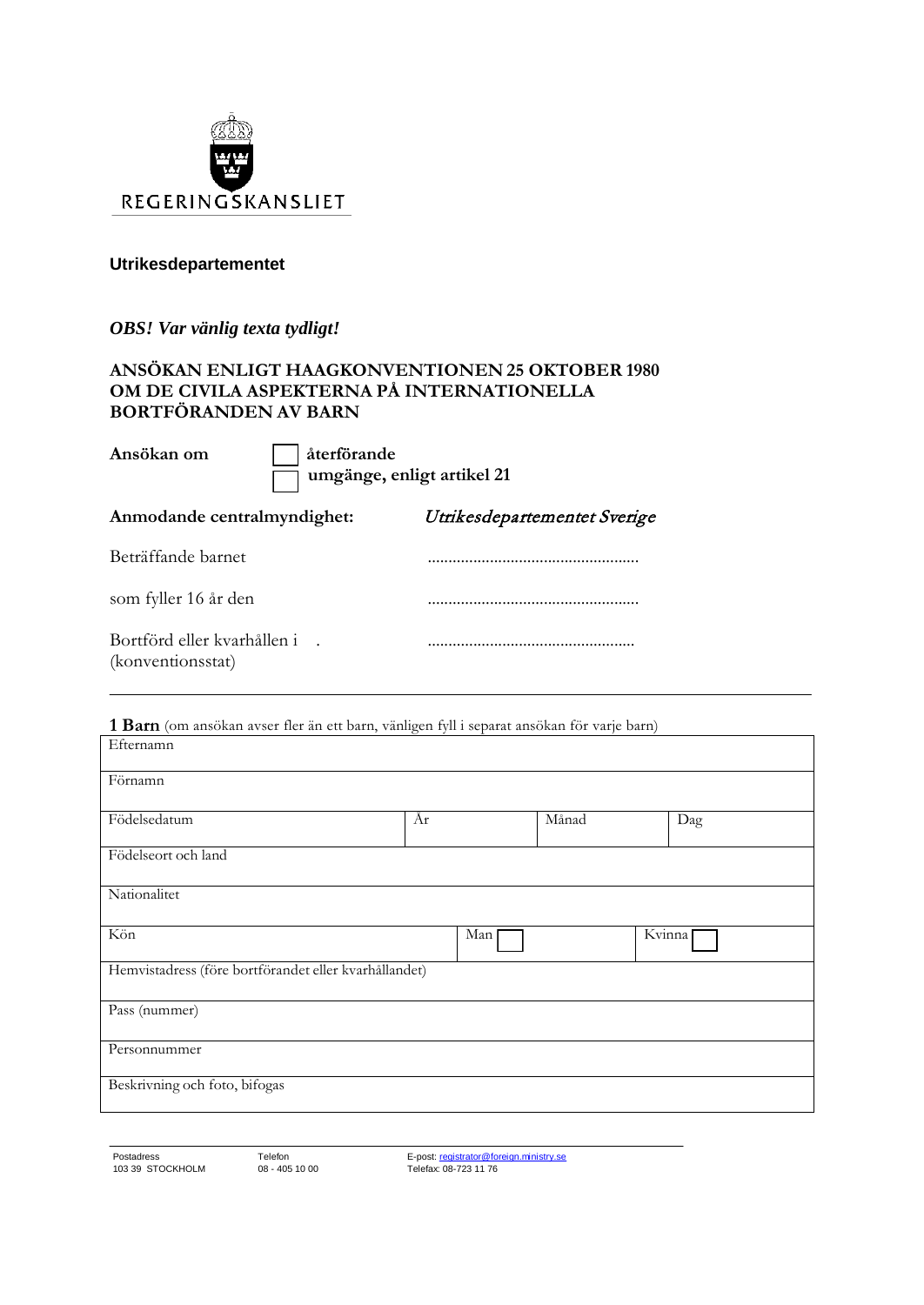## **2 Föräldrar**

*2.1 Modern*

| Efternamn           |    |       |     |
|---------------------|----|-------|-----|
| Förnamn             |    |       |     |
| Födelsedatum        | År | Månad | Dag |
| Födelseort och land |    |       |     |
| Nationalitet        |    |       |     |
| Hemvistadress       |    |       |     |
| Telefonnummer       |    |       |     |
| E-postadress        |    |       |     |
| Pass (nummer)       |    |       |     |
| Personnummer        |    |       |     |

## *2.2 Fadern*

| Efternamn           |    |       |     |
|---------------------|----|-------|-----|
| Förnamn             |    |       |     |
| Födelsedatum        | År | Månad | Dag |
| Födelseort och land |    |       |     |
| Nationalitet        |    |       |     |
| Hemvistadress       |    |       |     |
| Telefonnummer       |    |       |     |
| E-postadress        |    |       |     |
| Pass (nummer)       |    |       |     |
| Personnummer        |    |       |     |

# *2.3 Föräldrarnas civila status*

| Gifta                                               | Ogifta |
|-----------------------------------------------------|--------|
| Datum och ort för äktenskapets ingående:            |        |
| Vigselbevis bifogas                                 |        |
| Datum och ort för skilsmässa:                       |        |
| Dom eller annat intyg på äktenskapsskillnad bifogas |        |
|                                                     |        |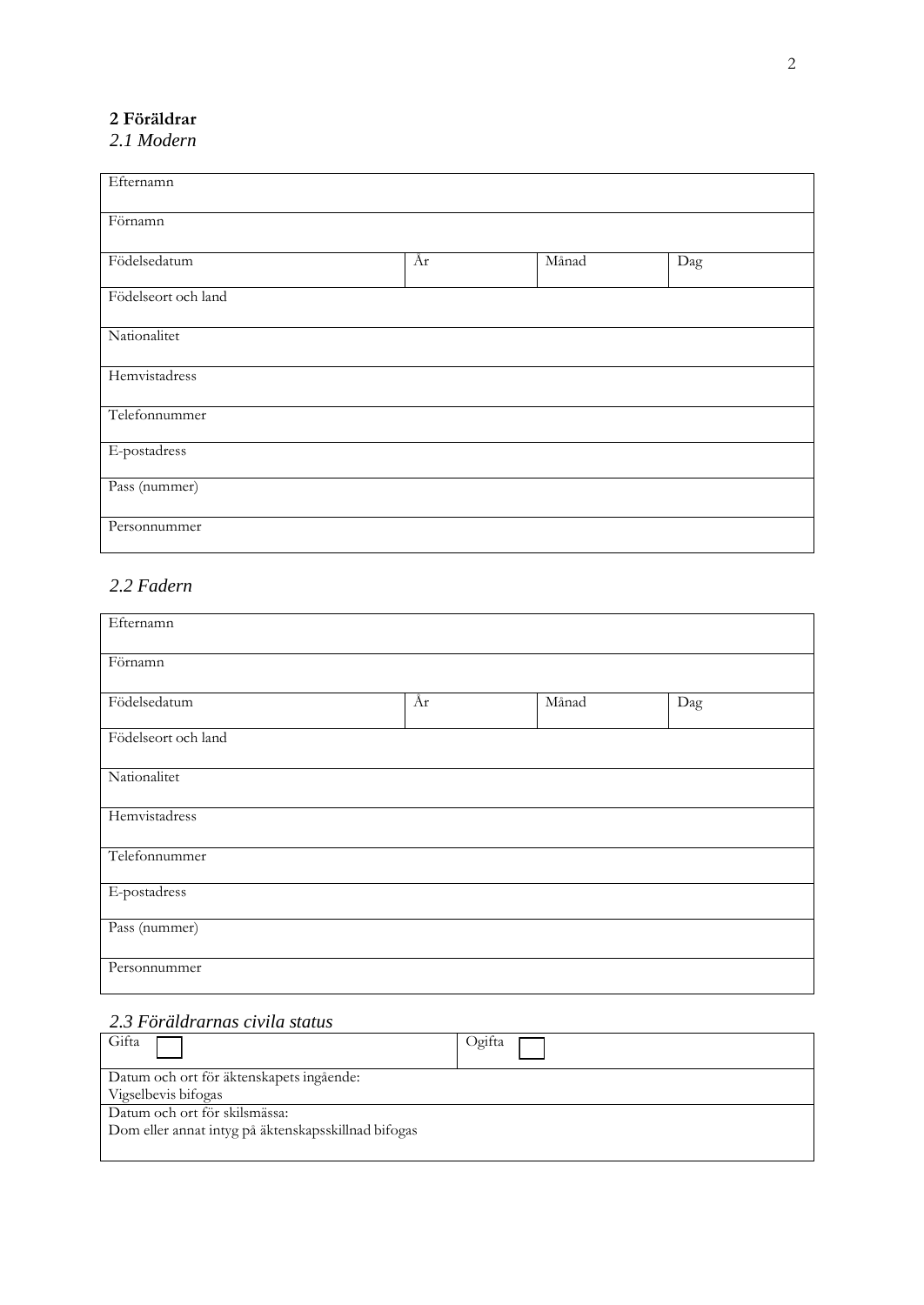### *2.4 Vårdnadshavare*

| Föräldrarna har gemensam           | Modern har ensam vårdnad                                                                                    | Fadern har ensam vårdnad | Annan vårdnadshavare |
|------------------------------------|-------------------------------------------------------------------------------------------------------------|--------------------------|----------------------|
| vårdnad                            |                                                                                                             |                          |                      |
|                                    |                                                                                                             |                          |                      |
|                                    | Utdrag från folkbokföringsregistret eller dom, beslut eller överenskommelse som utvisar vårdnad ska bifogas |                          |                      |
|                                    |                                                                                                             |                          |                      |
| Om annan vårdnadshavare, ange vem: |                                                                                                             |                          |                      |

# **3. Sökande (privatperson eller myndighet)**

| Efternamn                                                                                                         |    |       |     |
|-------------------------------------------------------------------------------------------------------------------|----|-------|-----|
| Förnamn                                                                                                           |    |       |     |
| Födelsedatum                                                                                                      | År | Månad | Dag |
| Födelseort och land                                                                                               |    |       |     |
| Nationalitet                                                                                                      |    |       |     |
| Hemvistadress                                                                                                     |    |       |     |
| Telefonnummer                                                                                                     |    |       |     |
| E-postadress                                                                                                      |    |       |     |
| Pass (nummer)                                                                                                     |    |       |     |
| Personnummer                                                                                                      |    |       |     |
| Släktskap till barnet                                                                                             |    |       |     |
| Sökanden önskar att centralmyndigheten kontaktar den person som fört bort eller kvarhållit barnet för att försöka |    |       |     |
| få till stånd ett frivilligt återförande                                                                          | Ja | Nei   |     |
| Sökanden önskar förslag på namn på lokala platsombud                                                              | Ja | Nej   |     |
| Sökandens språkkunskaper                                                                                          |    |       |     |

# *3.1 Sökandens juridiska ombud*

| Efternamn |  |
|-----------|--|
| Förnamn   |  |
|           |  |
| Titel     |  |
|           |  |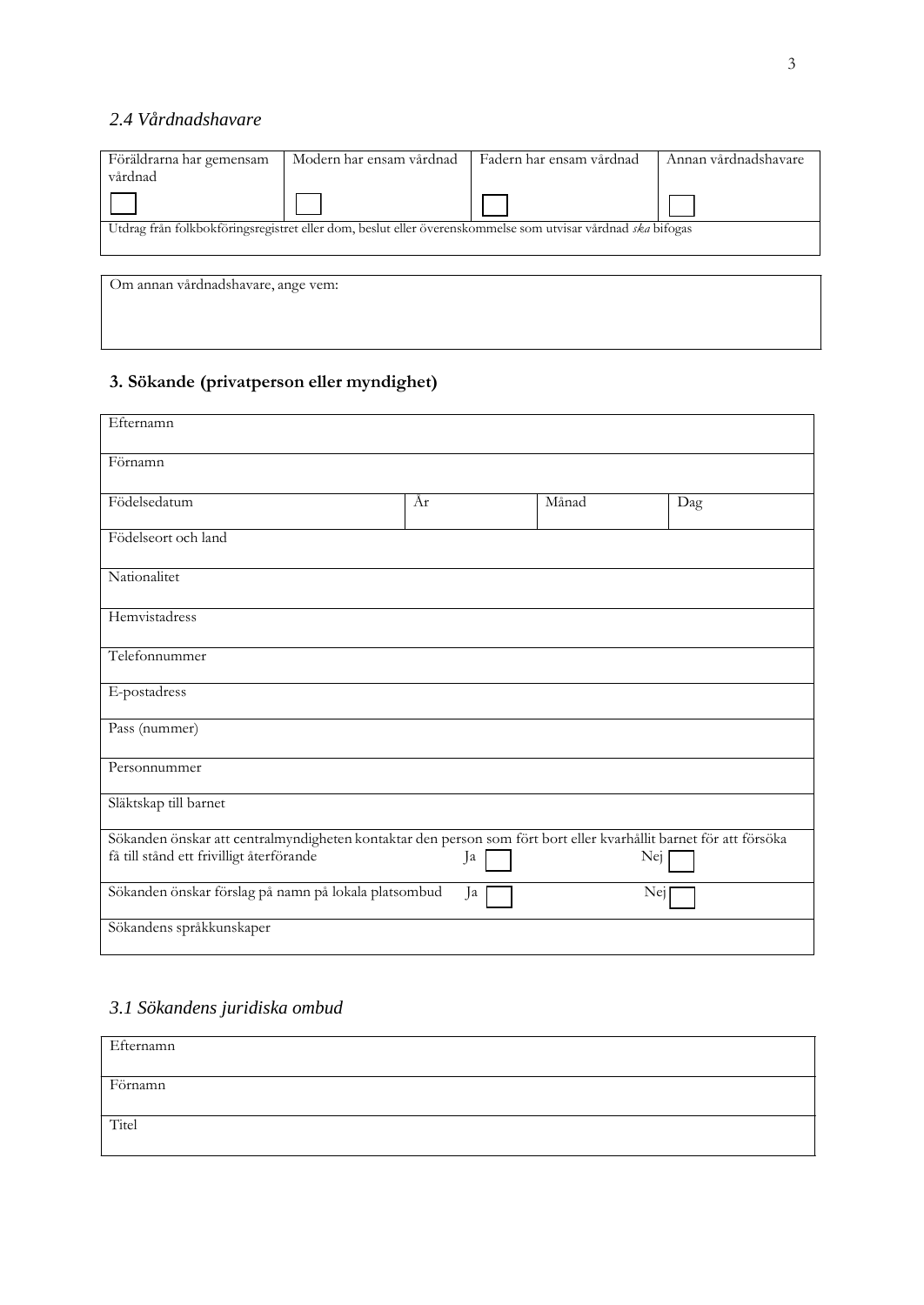| Firma och adress |
|------------------|
|                  |
| Telefonnummer    |
|                  |
| Fax              |
|                  |
| E-postadress     |
|                  |

Fullmakt *ska* bifogas

# *3.2 Rättslig grund för ansökan*

# *3.3 Rättsliga processer*

Pågående civil- och straffrättsliga processer i och utanför Sverige

#### **4 Uppgifter om den person som förmodas ha bortfört eller kvarhåller barnet**

| Efternamn                                             |    |       |     |
|-------------------------------------------------------|----|-------|-----|
| Förnamn                                               |    |       |     |
| Födelsedatum                                          | År | Månad | Dag |
| Födelseort och land                                   |    |       |     |
| Nationalitet                                          |    |       |     |
| Hemvistadress i Sverige                               |    |       |     |
| Adress där personen antas befinna sig med barnet      |    |       |     |
| Telefonnummer (i det land personen antas befinna sig) |    |       |     |
| E-postadress                                          |    |       |     |
| Pass (nummer)                                         |    |       |     |
| Personnummer                                          |    |       |     |
| Släktskap till barnet                                 |    |       |     |
| Yrke                                                  |    |       |     |
| Beskrivning och foto, bifogas                         |    |       |     |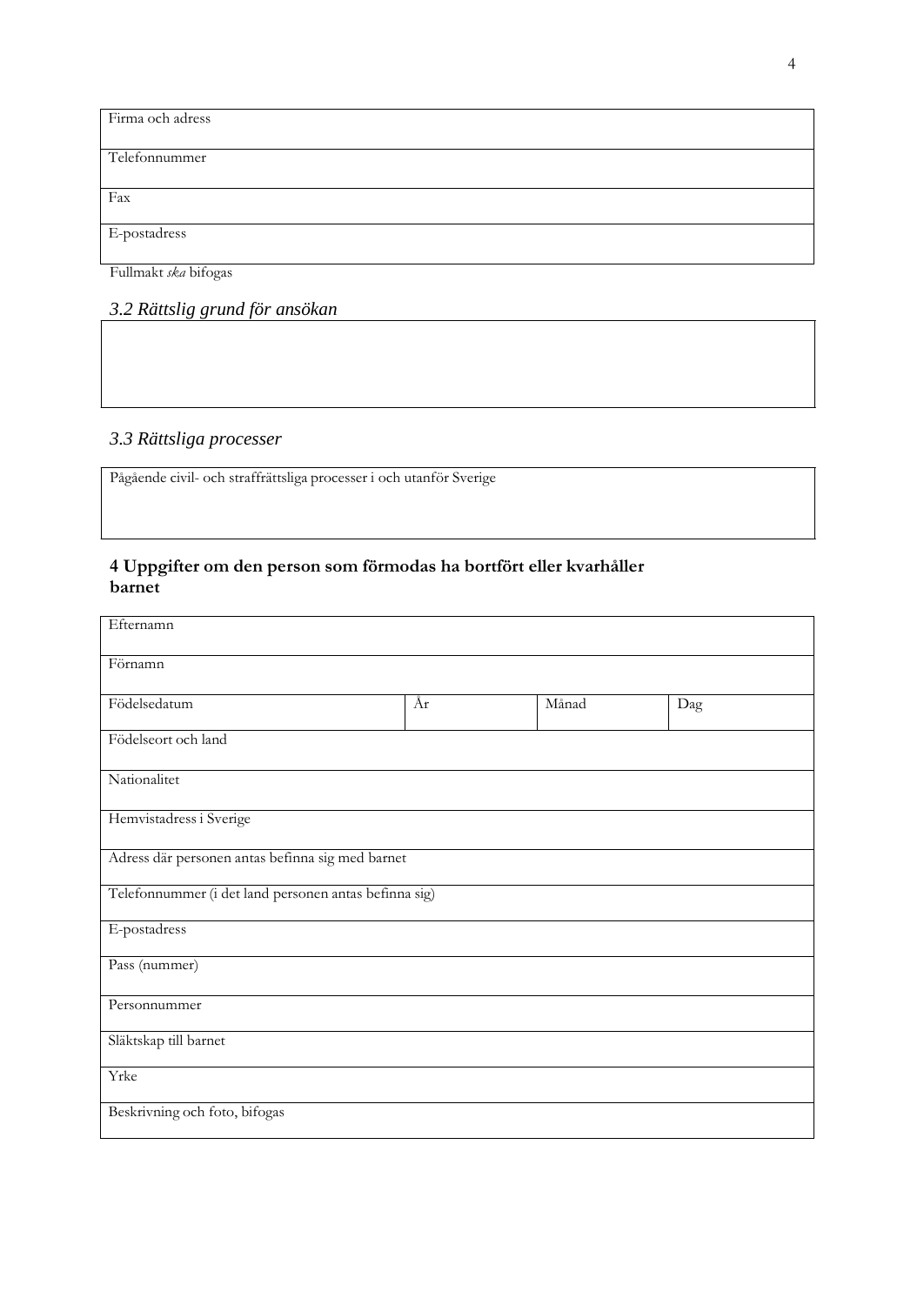*4.1 Barnets adress eller andra uppgifter om var barnet kan antas befinna sig*

## *4.2 Tidpunkt, plats, datum och övriga omständigheter angående bortförandet eller kvarhållandet*

Separat beskrivning *ska* bifogas

*4.3 Övriga personer som kan lämna upplysningar om var barnet befinner sig Person 1*

| - - - - - - - -           |
|---------------------------|
| Efternamn                 |
| Förnamn                   |
| Adress                    |
| Telefonnummer             |
| E-postadress              |
| Ev. släktskap till barnet |

*Person 2 (om det finns fler personer som kan lämna upplysningar – bifoga namn och adress till dessa separat)*

| Efternamn                 |
|---------------------------|
| Förnamn                   |
| Adress                    |
| Telefonnummer             |
| E-postadress              |
| Ev. släktskap till barnet |

 $\overline{1}$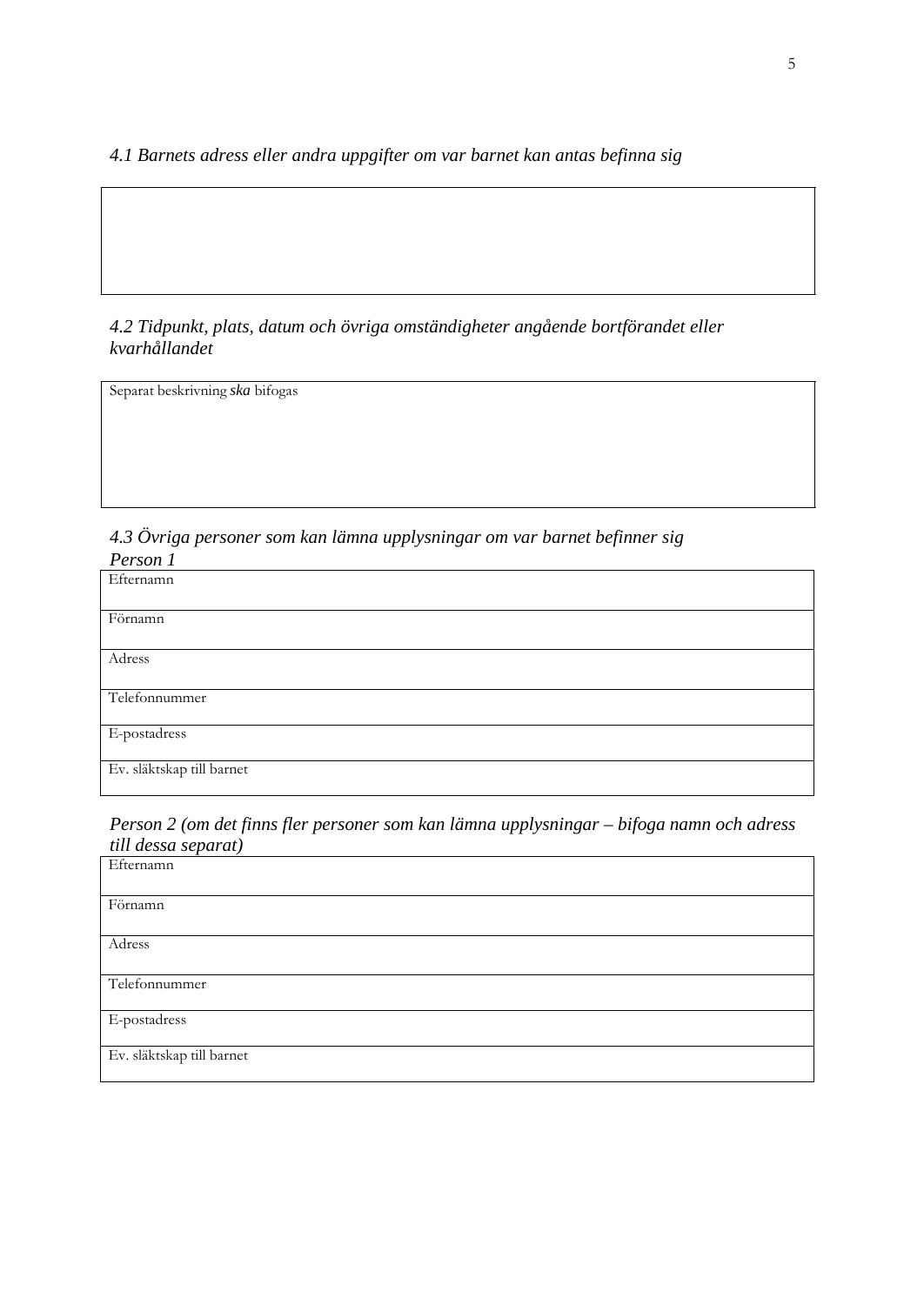#### **5 Barnet ska återföras till**

| Efternamn |  |
|-----------|--|
|           |  |
| Förnamn   |  |
|           |  |
| Adress    |  |
|           |  |

#### *5.1 Föreslagna åtgärder för att återföra barnet*

| Sökanden är beredd att själv hämta barnet | ľа | Nei |
|-------------------------------------------|----|-----|
| Andra åtgärder:                           |    |     |
|                                           |    |     |

## *5.2 Övriga anmärkningar*



#### **6 Lista på bifogade dokument**

| ista på bifogade dokument.                                                                                  |
|-------------------------------------------------------------------------------------------------------------|
| $\sim$ Dependence $f_{\mu}$ of $\Omega$ and $\Omega$ and $f_{\mu}$ and $f_{\mu}$ and $f_{\mu}$ and $\Omega$ |

- Personbevis från Skatteverket (för barn och föräldrar)
- Kopia på dom, beslut eller överenskommelse rörande vårdnad eller umgänge
- Beskrivning enligt 4.2 angående bakgrund och omständigheter
- Fullmakt för den svenska centralmyndigheten att agera
- Fullmakt för den utländska centralmyndigheten att agera
- Om sökanden har ombud, fullmakt för ombudet att företräda sökanden
- Kopia på vigselbevis (om sådant finns)
- Kopia på dom på äktenskapsskillnad (om sådant finns)
- Foto och beskrivning av barnet
- Foto och beskrivning på den som bortfört eller kvarhåller barnet

Annat: Annat:

| Skickas till:<br>Utrikesdepartementet<br>KC<br>103 39 STOCKHOLM |
|-----------------------------------------------------------------|
|                                                                 |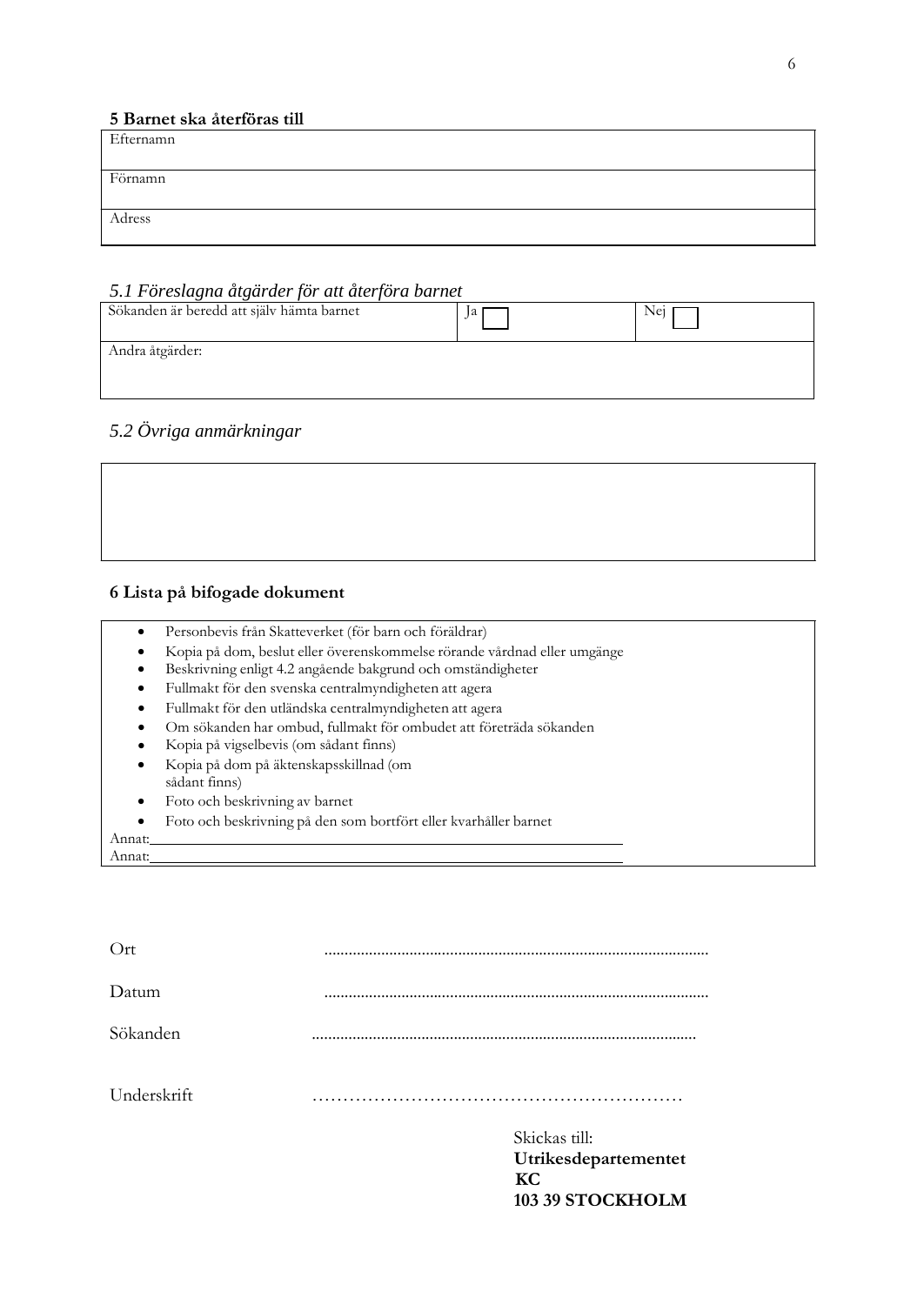

# **Ministry for Foreign Affairs**

*Please print clearly!*

#### **APPLICATION UNDER THE HAGUE CONVENTION 25 OCTOBER 1980 ON THE CIVIL ASPECTS OF INTERNATIONAL CHILD ABDUCTION**

| <b>Application for</b>                         | return<br>access, in accordance with Article 21 |  |  |
|------------------------------------------------|-------------------------------------------------|--|--|
| Requesting central authority:                  | Ministry for Foreign Affairs<br>Sweden          |  |  |
| Concerning the child                           |                                                 |  |  |
| who turns 16 years of age on                   |                                                 |  |  |
| Removed to or retained in<br>(signatory State) |                                                 |  |  |

#### **1. Child** (if the application concerns more than one child, please complete a separate application for each child)

| Last name                                  |                   |       |        |
|--------------------------------------------|-------------------|-------|--------|
| First name                                 |                   |       |        |
| Date of birth                              | Year              | Month | Day    |
| Place of birth (town/city and country)     |                   |       |        |
| Nationality/ies                            |                   |       |        |
| Sex                                        | Male <sub>[</sub> |       | Female |
| Home address (before removal or retention) |                   |       |        |
| Passport (number)                          |                   |       |        |
| Personal identity number                   |                   |       |        |
| Description (please enclose photograph)    |                   |       |        |

Email: registrator@foreign.ministry.se Fax: +46 8 723 11 76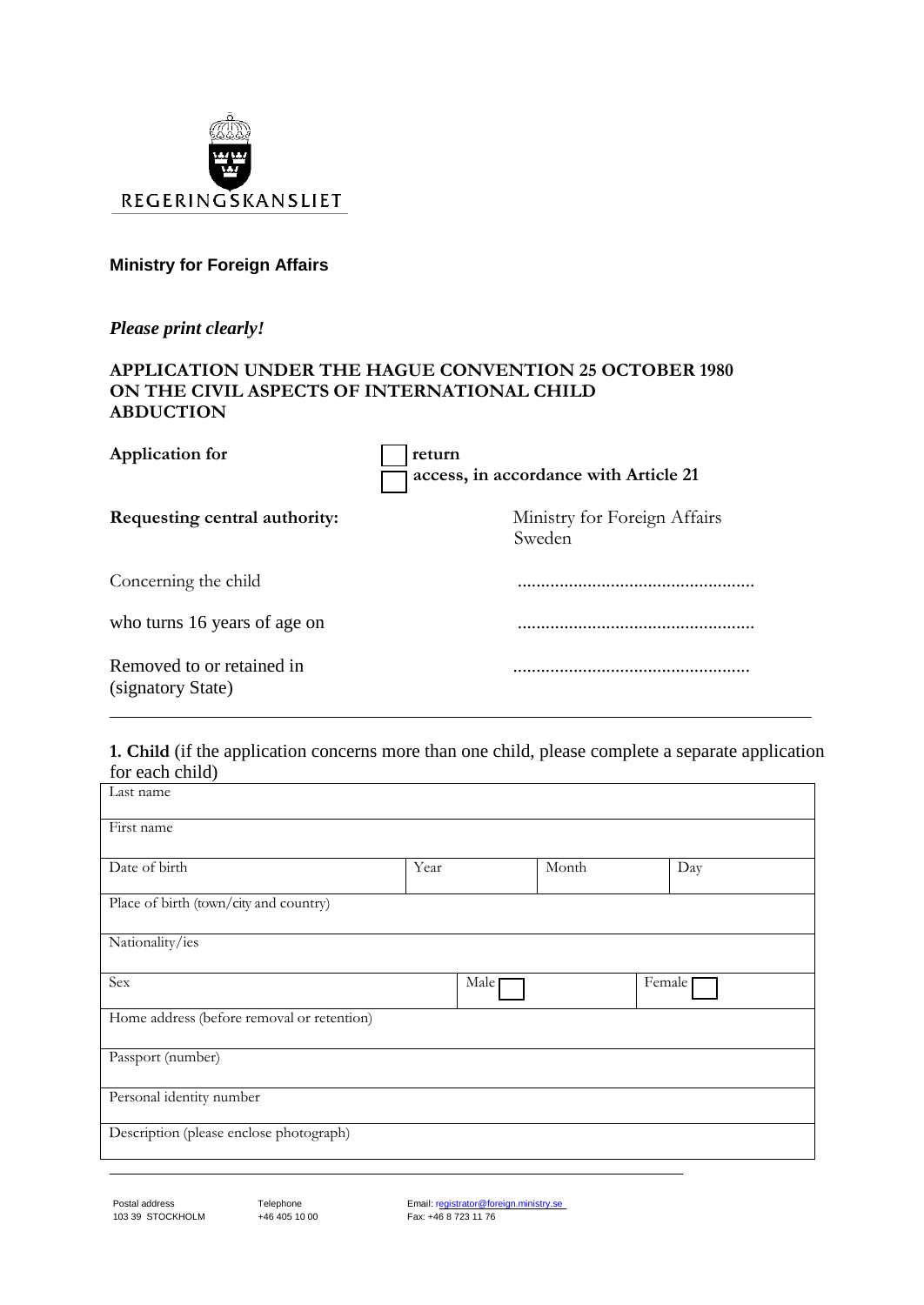# **2 Parents**

# *2.1 Mother*

| Last name                              |      |       |     |
|----------------------------------------|------|-------|-----|
| First name                             |      |       |     |
| Date of birth                          | Year | Month | Day |
| Place of birth (town/city and country) |      |       |     |
| Nationality/ies                        |      |       |     |
| Home address                           |      |       |     |
| Telephone number                       |      |       |     |
| Email address                          |      |       |     |
| Passport (number)                      |      |       |     |
| Personal identity number               |      |       |     |

# *2.2 Father*

| Last name                              |      |       |     |
|----------------------------------------|------|-------|-----|
| First name                             |      |       |     |
| Date of birth                          | Year | Month | Day |
| Place of birth (town/city and country) |      |       |     |
| Nationality/ies                        |      |       |     |
| Home address                           |      |       |     |
| Telephone number                       |      |       |     |
| Email address                          |      |       |     |
| Passport (number)                      |      |       |     |
| Personal identity number               |      |       |     |

# *2.3 Marital status of parents*

| Married $\Box$                                               | Unmarried I |
|--------------------------------------------------------------|-------------|
| Date and place of marriage:                                  |             |
| Please enclose marriage certificate                          |             |
| Date and place of divorce:                                   |             |
| Please attach divorce ruling or other certificate of divorce |             |
|                                                              |             |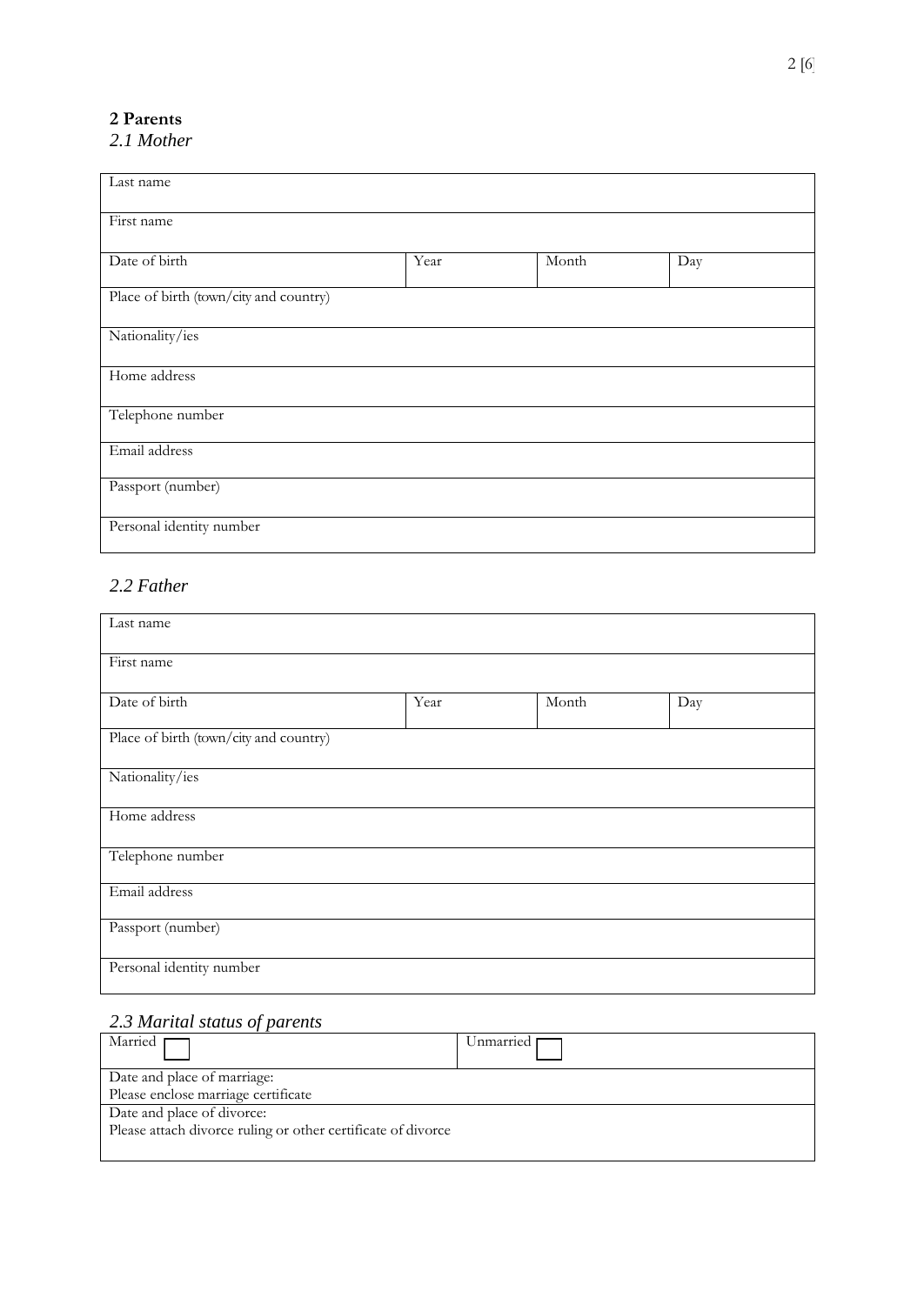# *2.4 Person(s) with the right of custody*

| Parents have joint                                     | Mother has sole custody                                                                                            | Father has sole custody | Other person with the |
|--------------------------------------------------------|--------------------------------------------------------------------------------------------------------------------|-------------------------|-----------------------|
| custody                                                |                                                                                                                    |                         | right of custody      |
|                                                        |                                                                                                                    |                         |                       |
|                                                        | Extract from the population register or judgments, decisions or agreements proving custody <i>must</i> be enclosed |                         |                       |
|                                                        |                                                                                                                    |                         |                       |
| If another person has the right of custody, state who: |                                                                                                                    |                         |                       |

# **3. Applicant (private individual or authority)**

| Last name                                                                                                                                              |      |       |                |
|--------------------------------------------------------------------------------------------------------------------------------------------------------|------|-------|----------------|
| First name                                                                                                                                             |      |       |                |
| Date of birth                                                                                                                                          | Year | Month | Day            |
| Place of birth (town/city and country)                                                                                                                 |      |       |                |
| Nationality/ies                                                                                                                                        |      |       |                |
| Home address                                                                                                                                           |      |       |                |
| Telephone number                                                                                                                                       |      |       |                |
| Email address                                                                                                                                          |      |       |                |
| Passport (number)                                                                                                                                      |      |       |                |
| Personal identity number                                                                                                                               |      |       |                |
| Relationship with child                                                                                                                                |      |       |                |
| The applicant would like the central authority to contact the person who has removed or retained the child to try to<br>bring about a voluntary return |      | Yes   | $\rm No$       |
| The applicant would like assistance in finding a legal representative Yes                                                                              |      |       | N <sub>O</sub> |
| Applicant's languages                                                                                                                                  |      |       |                |

# *3.1 Applicant's legal representative*

| Last name  |  |  |
|------------|--|--|
|            |  |  |
| First name |  |  |
|            |  |  |
|            |  |  |
| Title      |  |  |
|            |  |  |
|            |  |  |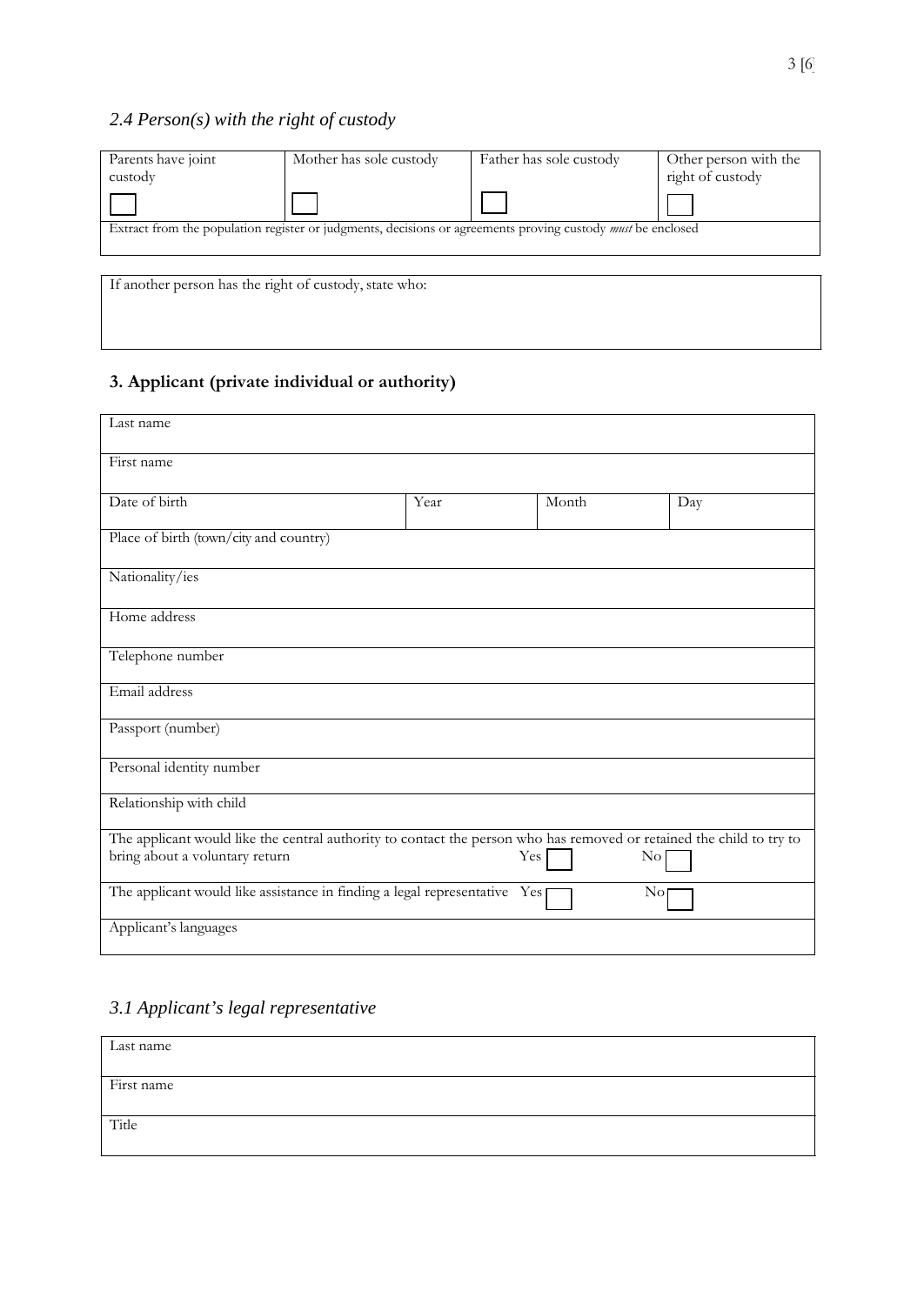| Company name and address |
|--------------------------|
|                          |
| Telephone number         |
|                          |
| Fax                      |
|                          |
| Email address            |

Power of attorney *must* be enclosed

# *3.2 Legal basis for application*

# *3.3 Legal proceedings*

Ongoing civil and criminal proceedings in and outside Sweden

#### **4. Information about the person who is presumed to have removed or retained the child**

| Last name                                                            |      |       |     |  |
|----------------------------------------------------------------------|------|-------|-----|--|
| First name                                                           |      |       |     |  |
| Date of birth                                                        | Year | Month | Day |  |
| Place of birth (town/city and country)                               |      |       |     |  |
| Nationality/ies                                                      |      |       |     |  |
| Home address in Sweden                                               |      |       |     |  |
| Address where the person is presumed to be with the child            |      |       |     |  |
| Telephone number (in the country where the person is presumed to be) |      |       |     |  |
| Email address                                                        |      |       |     |  |
| Passport (number)                                                    |      |       |     |  |
| Personal identity number                                             |      |       |     |  |
| Relationship with child                                              |      |       |     |  |
| Profession                                                           |      |       |     |  |
| Description (please enclose photograph)                              |      |       |     |  |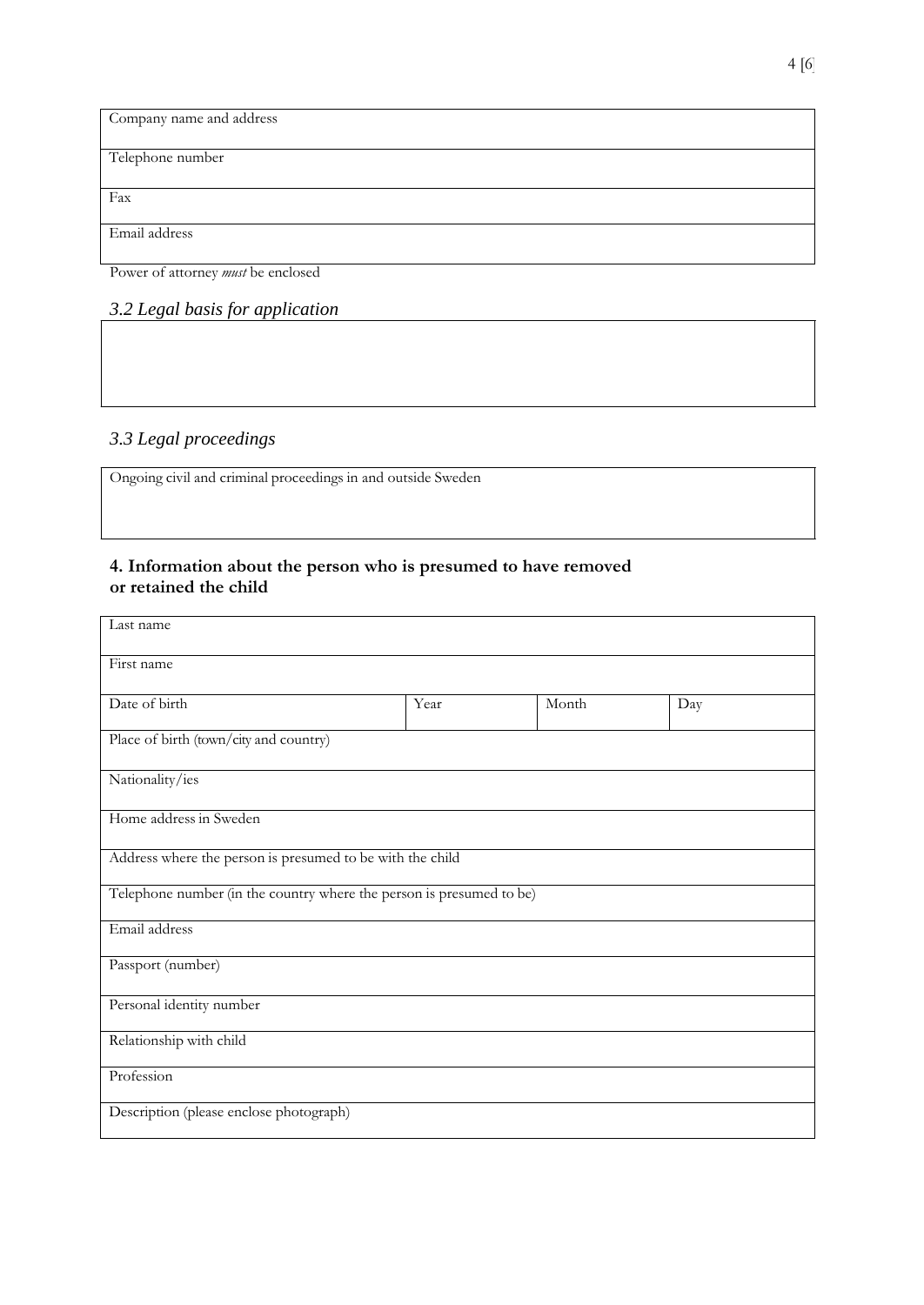*4.1 The child's address or other information about the child's presumed whereabouts*

# *4.2 Time, place, date and other circumstances concerning the removal or retention*

Separate description *must* be enclosed

*4.3 Other people who may be able to provide information about the child's whereabouts Person 1*

| Last name                            |
|--------------------------------------|
|                                      |
| First name                           |
|                                      |
| Address                              |
|                                      |
| Telephone number                     |
|                                      |
| Email address                        |
|                                      |
| Relationship (if any) with the child |
|                                      |

*Person 2 (if there are additional people who may be able to provide information about the child's whereabouts, please enclose their names and addresses separately)* Last name

| Last name<br>First name<br>Address<br>Telephone number<br>Email address | $\sim$ $\blacksquare$ | $\overline{ }$<br>$\checkmark$ . |
|-------------------------------------------------------------------------|-----------------------|----------------------------------|
|                                                                         |                       |                                  |
|                                                                         |                       |                                  |
|                                                                         |                       |                                  |
|                                                                         |                       |                                  |
|                                                                         |                       |                                  |
|                                                                         |                       |                                  |
|                                                                         |                       |                                  |
|                                                                         |                       |                                  |
|                                                                         |                       |                                  |
|                                                                         |                       |                                  |
|                                                                         |                       |                                  |
|                                                                         |                       |                                  |
|                                                                         |                       |                                  |
|                                                                         |                       |                                  |
|                                                                         |                       |                                  |
|                                                                         |                       |                                  |
|                                                                         |                       |                                  |
|                                                                         |                       |                                  |
|                                                                         |                       |                                  |
|                                                                         |                       |                                  |
| Relationship (if any) with the child                                    |                       |                                  |
|                                                                         |                       |                                  |
|                                                                         |                       |                                  |
|                                                                         |                       |                                  |